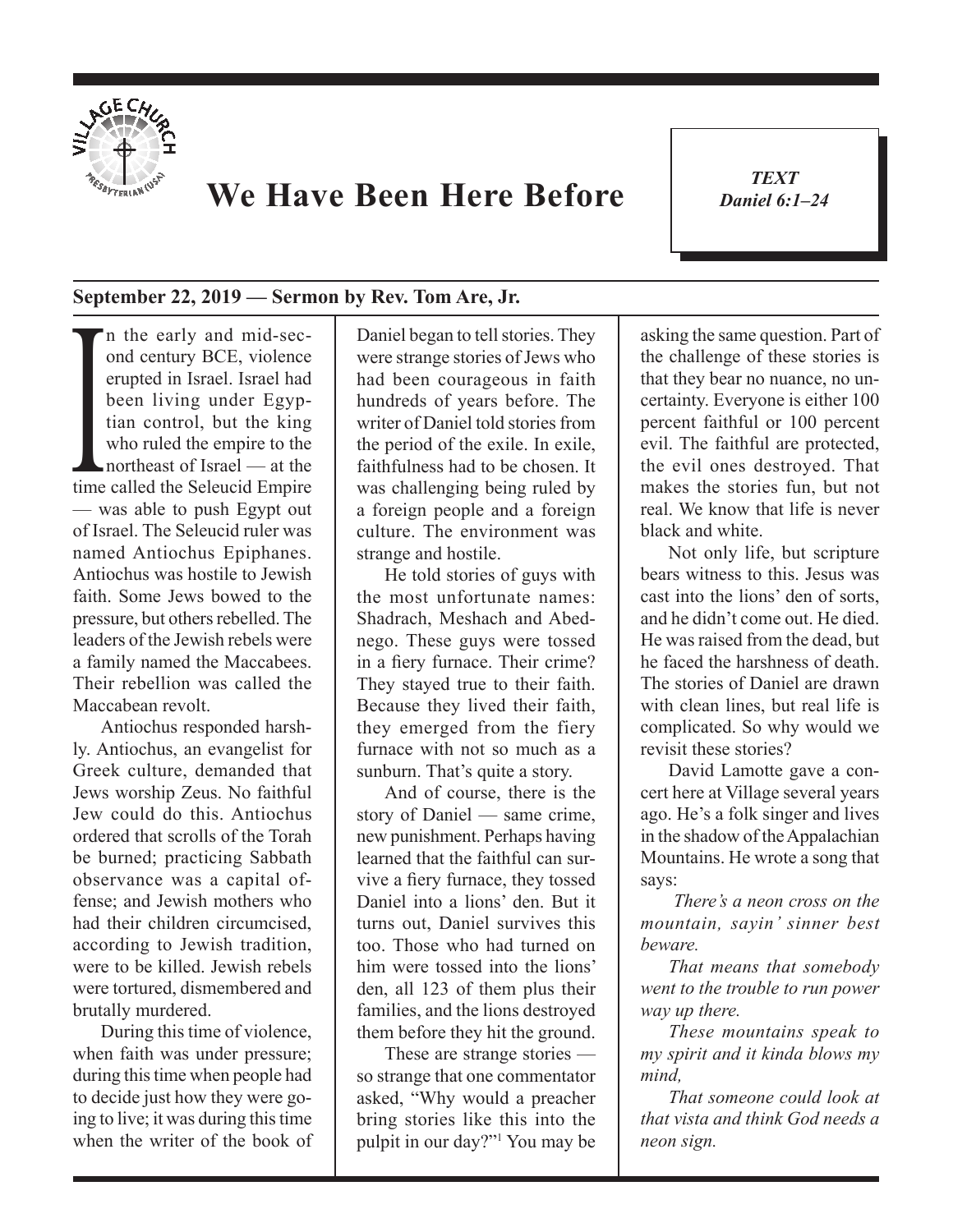2

I'll admit, I wonder if sometimes I need a neon sign. Oh, not a cross planted in the mountain range, thank you. But people. I think that's why Daniel tells these stories. They are like neon signs that encourage us, particularly when life is hard, and Daniel reminds us, as a people of faith, we have been here before. Like those who have gone before, choose faith. And to help, Daniel says, "Let me tell you a story."

You see, sometimes we think God exists to inspire us or protect us or make the circumstances of our lives easy. At least, when life gets hard, it is easy for us to wonder: "Why did this have to happen? Where is God?"

But God may not be who we think she is. If I understand the text, these stories testify that God is not the one who keeps you out of trouble, but God is the one who carries you through.

Sometimes we need a neon sign to direct us, and those signs are going to come to us as people — like Shadrach, Meshach and Abednego and Daniel.

So, I'm thinking of some of the people who have been neon signs in my life. I'm thinking of my buddy Brant. He's been gone almost six years now, and I still think about him all the time. Brant was the one who introduced me to camping in Canada. He was leading the Scout troop and took me with him on a canoe trip.

In our group, the Scouts all had jobs, and one of the jobs was reading the map. These are not maps that tell you to paddle onefourth mile and veer right to the portage. No, these are actually paper maps that you have to read, and that's a skill. Well, there was one kid in our group who lacked this skill. He really struggled. "This way or that way?" Brant would ask.

"I can't tell," he said. I had a map, I could tell, but I wasn't the map reader for the day.

Brant said, "Let's all gather around and figure this out together." (That's hard to do with four canoes in the middle of a lake.) After about the fourth time doing this, I was growing impatient. I knew where we needed to go, but no, it was not my job today. "So let's gather around."

I was thinking, "This is ridiculous. We are never going to get there."

It took me a while to realize, this was not about where we were going; it was about who we were being. You see, Brant approached every moment as an opportunity for those around him to be better than they had been before. Just because you failed last time, doesn't mean you will fail this time. Gather around, and let's see how it goes. What do you think life would be like if we all lived like that?

God puts people in your life who show you what it means to choose faith. Maybe you aren't being persecuted. Maybe no one is burning your Bible, but faith matters every day. And faith has to be chosen.

I'm thinking of Kathy Milligan. She was one who knew in her heart that the church was more faithful when we treated everyone as a child of God. When the leaders of her church decided some folks were not pure enough to be welcomed, she said, "No, I can't support that."

She wasn't alone, and she inspired others. She, and folks like her, are the reason Village is now in two campuses. And even though Kathy moved away, when she died this year, she wanted her service to be held at Antioch, so that her last act of faith would give testimony that the grace of God is for all people. We all need people to teach us about grace.

Some of you were here yesterday as we held a funeral service for Stormy Shank. Those of you who were here, I hope you will forgive my repeating some of what I said then. I need to — because Stormy was like a neon sign.

If you didn't know her, when I tell you about her, you are going to assume I am making this up. I'm not. She was wacky — always joyful, always silly, always playful, always into mischief. She began her prayers, "Hey, Fella." She always wanted to have a party and needed no more excuse than "It's Tuesday" to have a party.

She loved the choir and sang in this chancel for over 50 years. Years ago, the choir would process in during the opening hymn. Stormy may be the reason we don't do that anymore. The choir would come in singing and process to the chancel, but not Stormy. She would come down the aisle as if she were running for office. She would shake people's hands, sometimes give children little peppermints, even hold conversations with friends.

One Sunday, the hymn concluded, and Stormy was still in